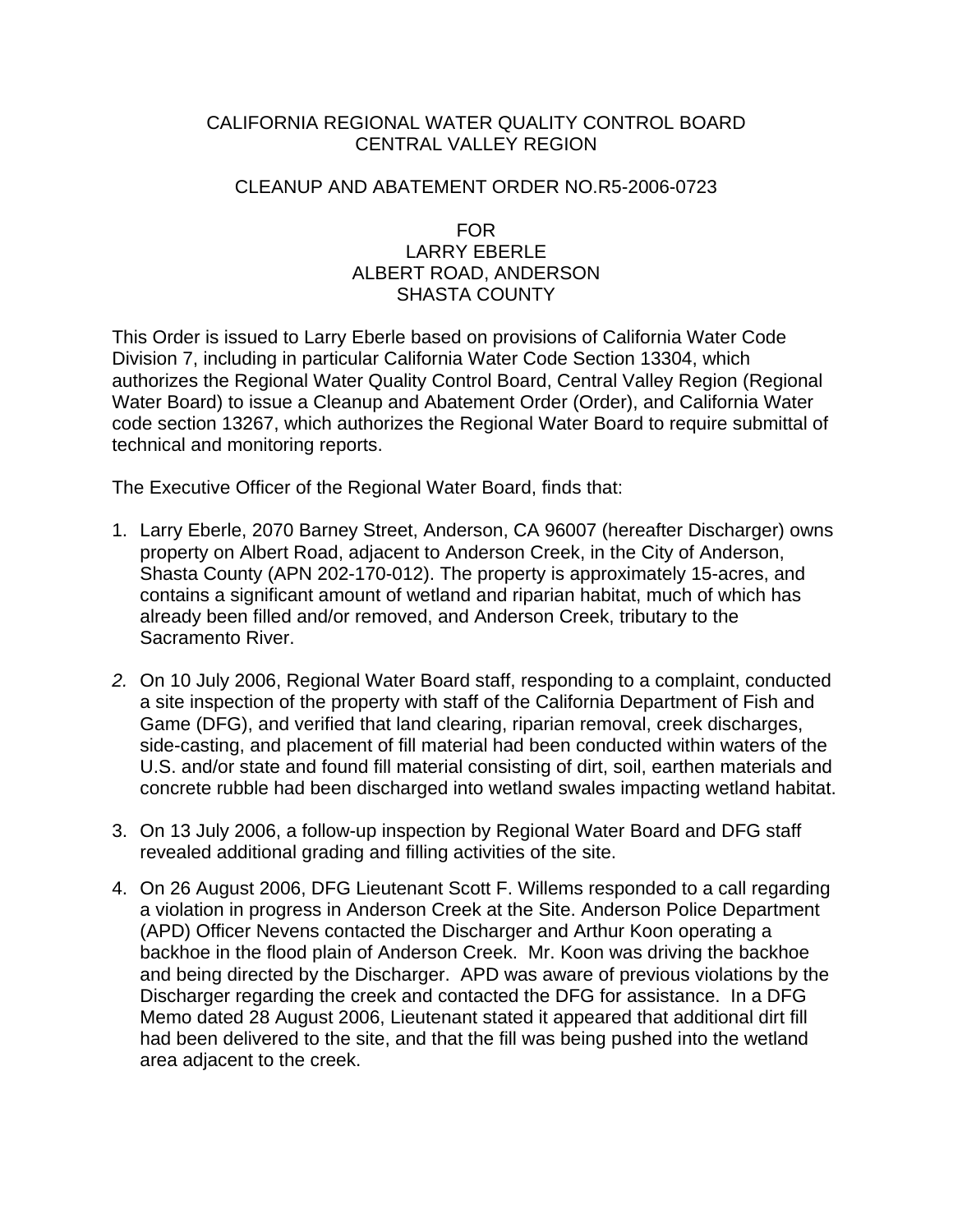- 5. The City of Anderson has issued repeated citations and a Cease and Desist to the Discharger for grading and filling on this property.
- 6. The discharge of soil and sediment deposited into waters of the state constitute "waste" as defined in California Water Code section 13050. The Discharger, who owns and operates the site, has discharged waste, i.e., earthen material, soil, and sediment, directly into surface waters, which are waters of the state and waters of the United States. The Discharger, through this activity, has caused waste to be discharged where it has caused a condition of pollution or nuisance by increasing levels of sediment, settleable and suspended material.
- 7. On 17 July 2006, the Regional Water Board issued a Notice of Violation to the Discharger for the discharge of fill material to surface waters, including wetlands.

# **AUTHORITY – LEGAL REQUIREMENTS**

- 8. The federal Clean Water Act (CWA) Section 404 requires any person proposing to discharge dredged or fill material into waters of the United States to obtain a Section 404 permit prior to such discharge. CWA Section 401 requires that any person obtaining a Section 404 permit must also obtain water quality certification from the State in which the discharge occurs. California Water Code Section 13376 requires, that any person who is proposing to discharge pollutants or dredged or fill material into waters of the state to submit a report of waste discharge pursuant to California Water Code Section 13260 prior to such discharge. The Discharger failed to obtain a Section 404 permit and, a Section 401 Water Quality Certification and failed to file a Report of Waste Discharge.
- 9. The *Water Quality Control Plan for the Sacramento River and San Joaquin River Basins, Fourth Edition*, (hereafter Basin Plan) designates beneficial uses, establishes water quality objectives, contains implementation programs for achieving objectives, and incorporates by reference, plans and policies adopted by the State Water Resources Control Board. The beneficial uses of the Sacramento River as identified in Table II-1 of the Basin Plan are municipal and domestic supply; industrial; and agricultural supply; water contact and other non-contact recreation; aesthetic enjoyment; navigation; ground water recharge, fresh water replenishment; and preservation and enhancement of fish, wildlife, and other aquatic resources.
- 10. The Basin Plan lists specific water quality objectives for inland surface waters. These objectives include limitations on sediment, settleable and suspended material, and turbidity. Based on staff observations, the Discharger's dredge and fill activities have resulted in the discharge of waste, e.g., sediment and soil, into surface waters and surface water drainage courses and placed waste in areas where it threatens to discharge into surface water drainage courses during subsequent storm events. The discharge of waste and pollutants to surface waters has created a condition of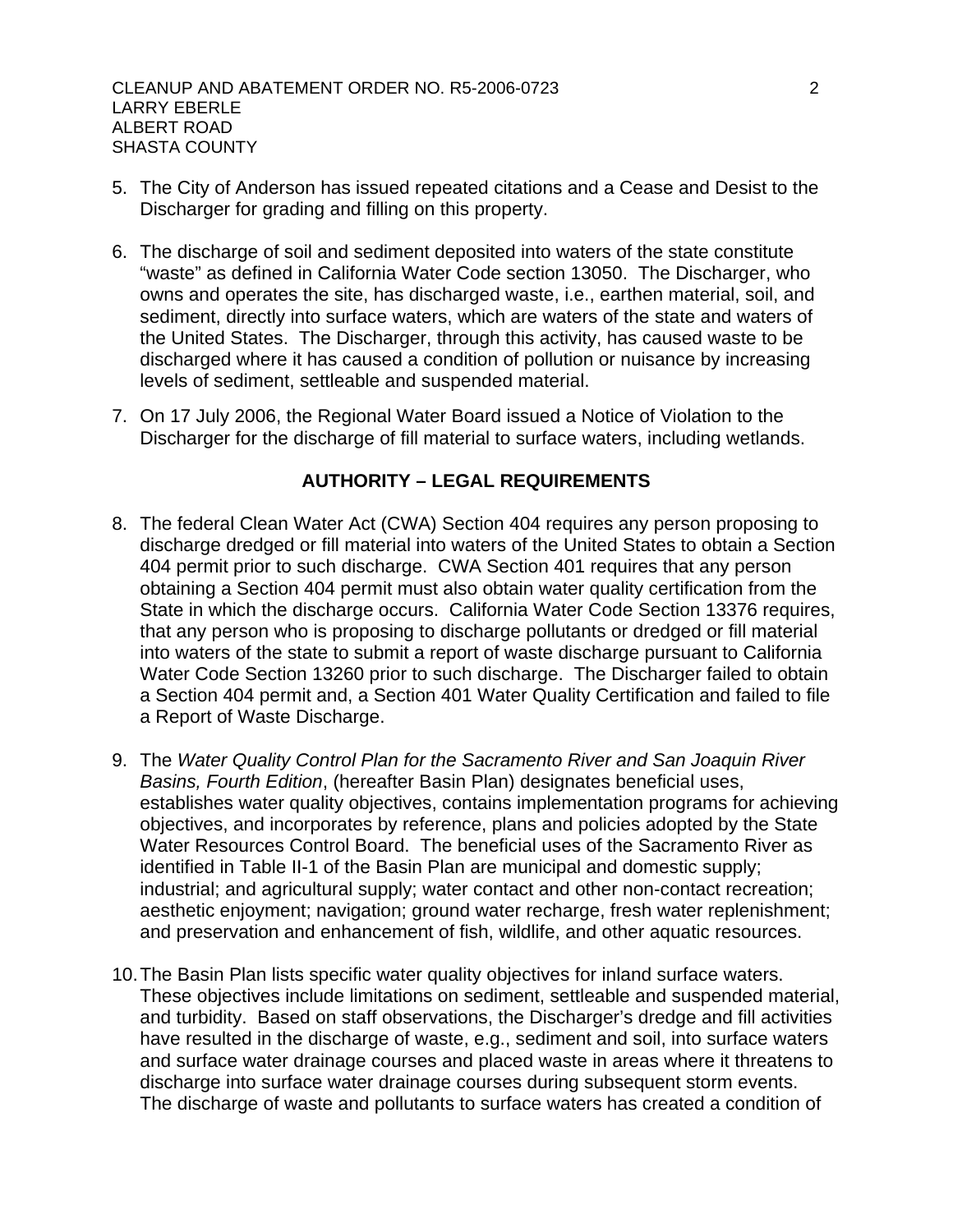pollution and threatens to continue to create a condition of pollution or nuisance when earthen materials are transported in storm water during the rainy season to downstream receiving waters increasing levels of sediment, settleable and suspended material.

#### 11. Section 13304(a) of the California Water Code provides that:

"Any person who has discharged or discharges waste into waters of this state in violation of any waste discharge requirements or other order or prohibition issued by a regional board or the state board, or who has caused or permitted, causes or permits, or threatens to cause or permit any waste to be discharged or deposited where it is, or probably will be, discharged into the waters of the state and creates, or threatens to create, a condition of pollution or nuisance, shall upon order of the regional board clean up the waste or abate the effects of the waste, or, in the case of threatened pollution or nuisance, take other necessary remedial action, including, but limited to, overseeing cleanup and abatement efforts. A cleanup and abatement order issued by the state board or a regional board may require provision of, or payment for, uninterrupted replacement water service, which may include wellhead treatment, to each affected public water supplier or private well owner. Upon failure of any person to comply with the cleanup or abatement order, the Attorney General, at the request of the board, shall petition the superior court for that county for the issuance of an injunction requiring the person to comply with the order. In the suit, the court shall have jurisdiction to grant a prohibitory or mandatory injunction, either preliminary or permanent, as the fact may warrant."

#### 12. Section 13304(c)(1) of the California Water Code provides that:

"If the waste is cleaned up or the effects of the waste are abated, or, in the case of threatened pollution or nuisance, other necessary remedial action is taken by any governmental agency, the person or persons who discharged the waste, discharges the waste, or threatened to cause or permit the discharge of waste within the meaning of subdivision (a), are liable to that governmental agency to the extent of the reasonable costs actually incurred in cleaning up the waste, abating the effects of the waste, supervising cleanup or abatement activities, or taking other remedial action. The amount of the costs is recoverable in a civil action by, and paid to, the governmental agency and state board to the extent of the latter's contribution to the cleanup costs from the State Water Pollution Cleanup and Abatement Account or other available funds."

#### 13. Section 13267(b)(1) of the California Water Code provides that:

"In conducting an investigation specified in subdivision (a), the regional board may require that any person who has discharged, discharges, or is suspected of having discharged or discharging, or who proposes to discharge waste within its region, or any citizen or domiciliary, or political agency or entity of this state who has discharged, discharges, or is suspected of having discharged or discharging, or who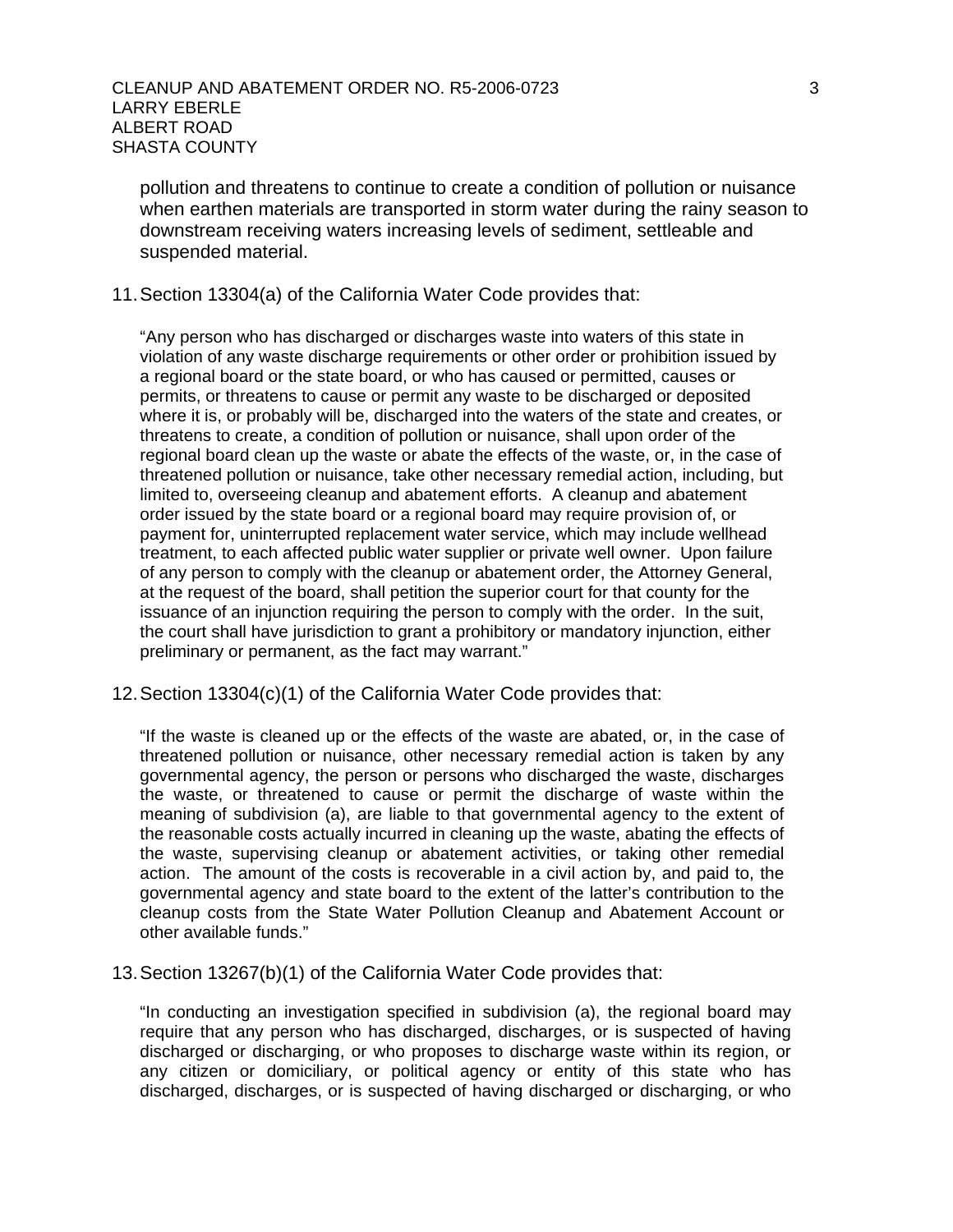proposes to discharge waste outside of its region that could affect the quality of waters of the state within its region shall furnish, under penalty of perjury, technical or monitoring program reports which the regional board requires. The burden, including costs, of these reports shall bear a reasonable relationship to the need for the report and the benefits to be obtained from the reports. In requiring those reports, the regional board shall provide the person with a written explanation with regard to the need for the reports, and shall identify the evidence that supports requiring that person to provide the reports."

- 14. The State Water Resources Control Board (hereafter State Water Board) has adopted Resolution No. 92-49, the *Policies and Procedures for Investigation and Cleanup and Abatement of Discharges Under Water Code Section 13304*. This Policy sets forth the policies and procedures to be used during an investigation or cleanup of a polluted site and requires that cleanup levels be consistent with State Water Board Resolution 68-16, the *Statement of Policy With Respect to Maintaining High Quality of Waters in California.* Resolution 92-49 and the Basin Plan establish the cleanup levels to be achieved. Resolution 92-49 requires the waste to be cleaned up to background, or if that is not reasonable, to an alternative level that is the most stringent level that is economically and technologically feasible in accordance with Title 23, California Code of Regulations (CCR) Section 2550.4. Any alternative cleanup level to background must (1) be consistent with the maximum benefit to the people of the state; (2) not unreasonably affect present and anticipated beneficial use of such water; and (3) not result in water quality less than that prescribed in the Basin Plan and applicable Water Quality Control Plans and Policies of the State Water Board.
- 15. Chapter IV of the Basin Plan contains the *Policy for Investigation and Cleanup of Contaminated Sites*, which describes the State Water Board's Policy for managing contaminated sites. This Policy is based on California Water Code Sections 13000 and 13304, Title 27, Division 2, Subdivision 1 regulations, and State Water Board Resolution Nos. 68-16 and 92-49. The Policy addresses site investigation, source removal or containment, information required to be submitted for consideration in establishing cleanup levels, and the bases for establishment of cleanup levels.

### **DISCHARGER LIABILITY**

16. As described in Findings 1 through 6, the Discharger is subject to an order pursuant to California Water Code Section 13304 because the Discharger has caused or permitted waste (soil, sediment, earthen materials and concrete rubble) to be discharged or deposited where it has discharged to waters of the state and has created, and continues to threaten to create, a condition of pollution or nuisance. The condition of pollution is a priority violation and issuance or adoption of a cleanup or abatement order pursuant to California Water Code Section 13304 is appropriate and consistent with policies of the Central Valley Water Board.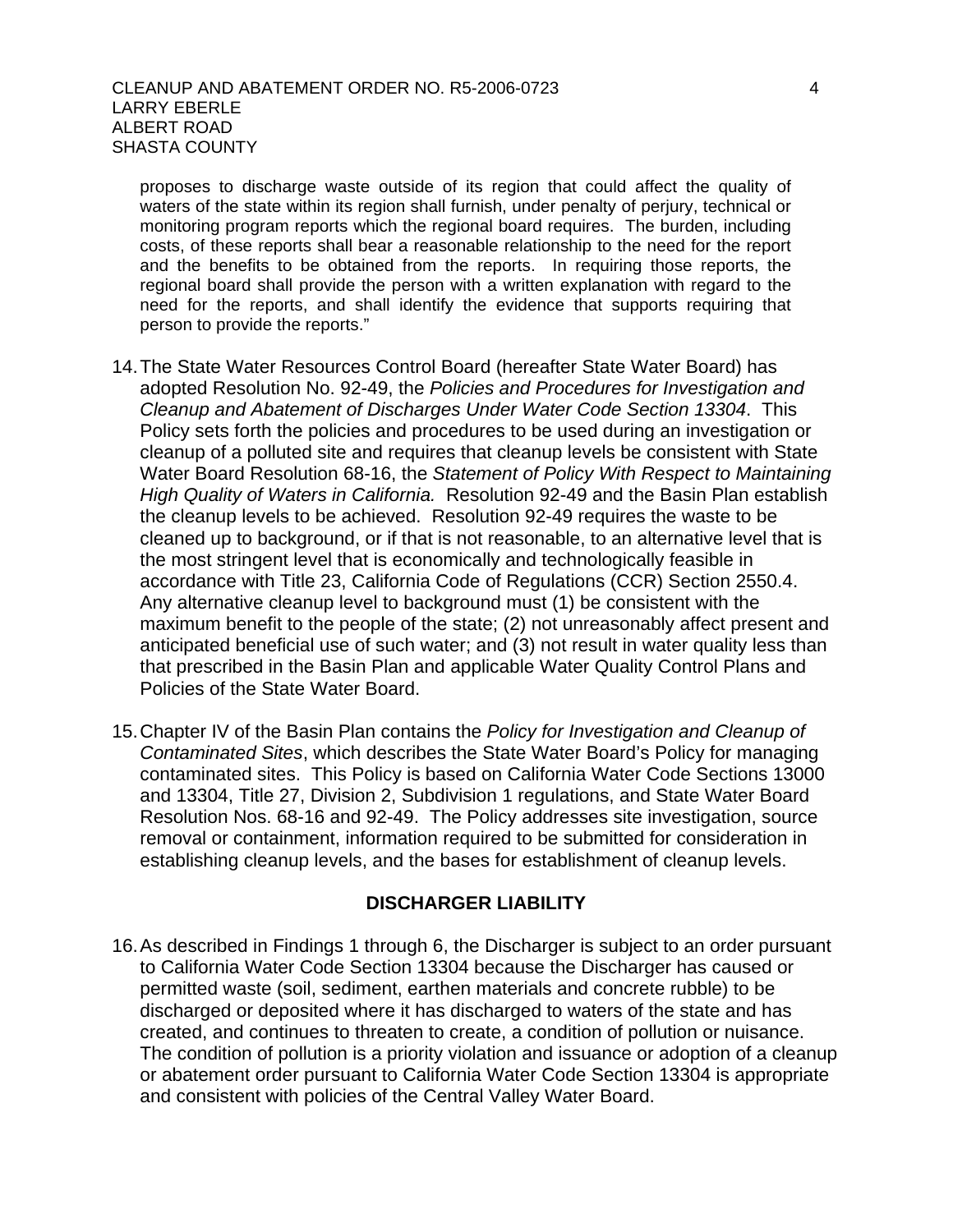- 17. This Order requires investigation and cleanup of the site in compliance with the California Water Code, the applicable Basin Plan, Resolution 92-49, and other applicable plans, policies, and regulations.
- 18. The Discharger is subject to an order pursuant to Water Code section 13267 to submit technical reports because existing data and information about the site indicate that waste has been discharged, is discharging, or is suspected of discharging, at the property, which is owned and/or operated by the Discharger, Larry Eberle. The technical reports required by this Order are necessary to assure compliance with this Order and Section 13304 of the California Water Code, including, to adequately investigate and cleanup the site to protect the beneficial uses of waters of the state, to protect against nuisance, and to protect human health and the environment. The technical reports are necessary to demonstrate that appropriate methods will be used to clean up waste discharged to surface waters and to ensure that cleanup complies with the California Water Code and Basin Plan requirements.
- 19. The issuance of this Order is an enforcement action taken by a regulatory agency and is exempt from the provisions of the California Environmental Quality Act, pursuant to Section 15321(a)(2), Title 14, California Code of Regulations.
- 20. The Executive Officer may request the Attorney General to petition the superior court for the issuance of an injunction.
- 21. If the Discharger violates this Order, then the Discharger may be liable civilly in a monetary amount provided by the California Water Code.
- 22. Any person adversely affected by this action of the Regional Water Board may petition the State Water Resources Control Board (State Board) to review the action. The petition must be received by the State Board within 30 days of the date of this Order. Copies of the law and regulations applicable to filing petitions may be found on the Internet at [www.waterboards.ca.gov/centralvalley](http://www.waterboards.ca.gov/centralvalley) or will be provided upon request.

**IT IS HEREBY ORDERED THAT**, pursuant to Sections 13267 and 13304, of the California Water Code, and Resolution 92-49 *Policies and Procedures for Investigation and Cleanup and Abatement of Discharges Under Water Code Section 13304*, and with the Central Valley Water Board's *Water Quality Control Plan for the Sacramento River and San Joaquin River Basins;* Larry Eberle shall clean up the waste and abate forthwith the existing and threatened effects of waste discharged at the site. "Forthwith" means as soon as reasonably possible, but in any event no later than the compliance dates below. More specifically, the Discharger shall: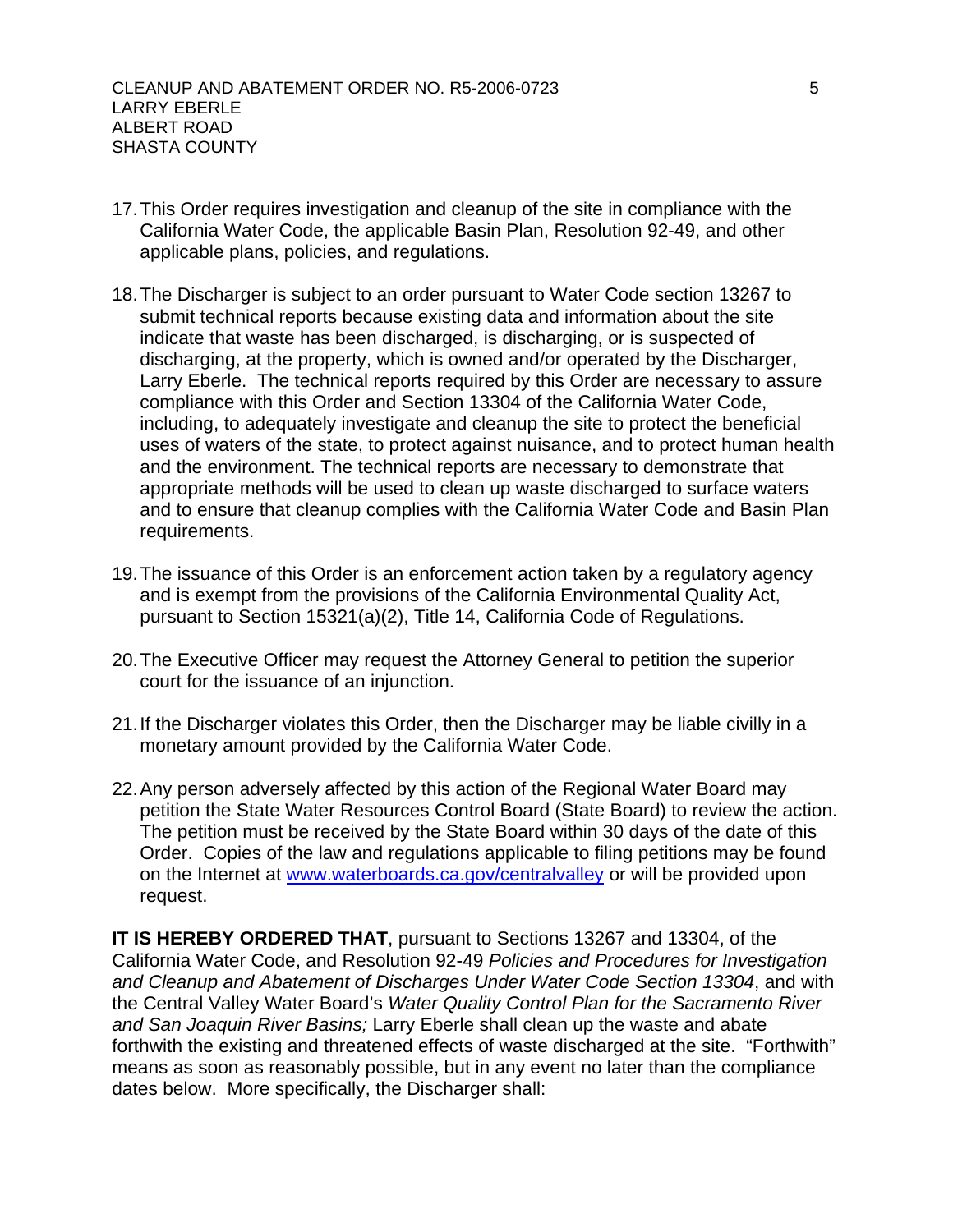- 1. Cease the discharge of concrete rubble, earthen materials, soil, and sediment to waters of the state and clean up and abate, in accordance with the schedule in No. 2 below, the condition of concrete rubble, earthen materials, soil, and sediment discharged or placed into wetlands, surface waters and surface water drainage courses.
- 2. Compliance with No. 1 above shall include, but not necessarily be limited to, the following measures:
	- (a) By **1 October 2006**, submit a Cleanup and Restoration Plan. The Cleanup and Restoration Plan must describe how the impacts of the discharge will be resolved, demonstrate how the cleanup and restoration will be completed, and evaluate the effectiveness of the cleanup and restoration. The Cleanup and Restoration Plan is to be prepared by a professional knowledgeable and experienced in wetlands and surface drainage restoration, and shall be approved by the Regional Water Board Assistant Executive Officer.
	- (b) By **1 October 2006**, submit a wetland delineation of the subject property (APN 202-170-012) prepared by a certified professional wetland delineator.
	- (c) Clean up all earthen materials, soil and sediment discharged to wetlands, surface waters and surface water drainages in accordance with the Cleanup and Restoration Plan as approved by the Assistant Executive Officer.
	- (d) Restore and stabilize the affected area to its natural condition prior to the unauthorized dredge and fill activities.
	- (e) By **31 October 2006,** complete the implementation of the Cleanup and Restoration Plan. The Discharger shall provide staff access to areas of the property, as needed, and submit to the Regional Water Board, a final report, including photo documentation, detailing compliance with the Order.
- 3. If requested, reimburse the Regional Water Board for reasonable costs associated with oversight of actions taken in response to this Order. By **1 October 2006** submit the name and address to be used for billing purposes for oversight charges.
- 4. By **1 October 2006**, submit a Notice of Intent (NOI) to the State Water Resources Control Board for coverage under the General Construction Storm Water Permit (Order 99-08-DWQ) for all cleanup activities on the site.
- 5. The Executive Officer may refer this matter to the Attorney General for judicial enforcement or issue a complaint for Administrative Civil Liability.